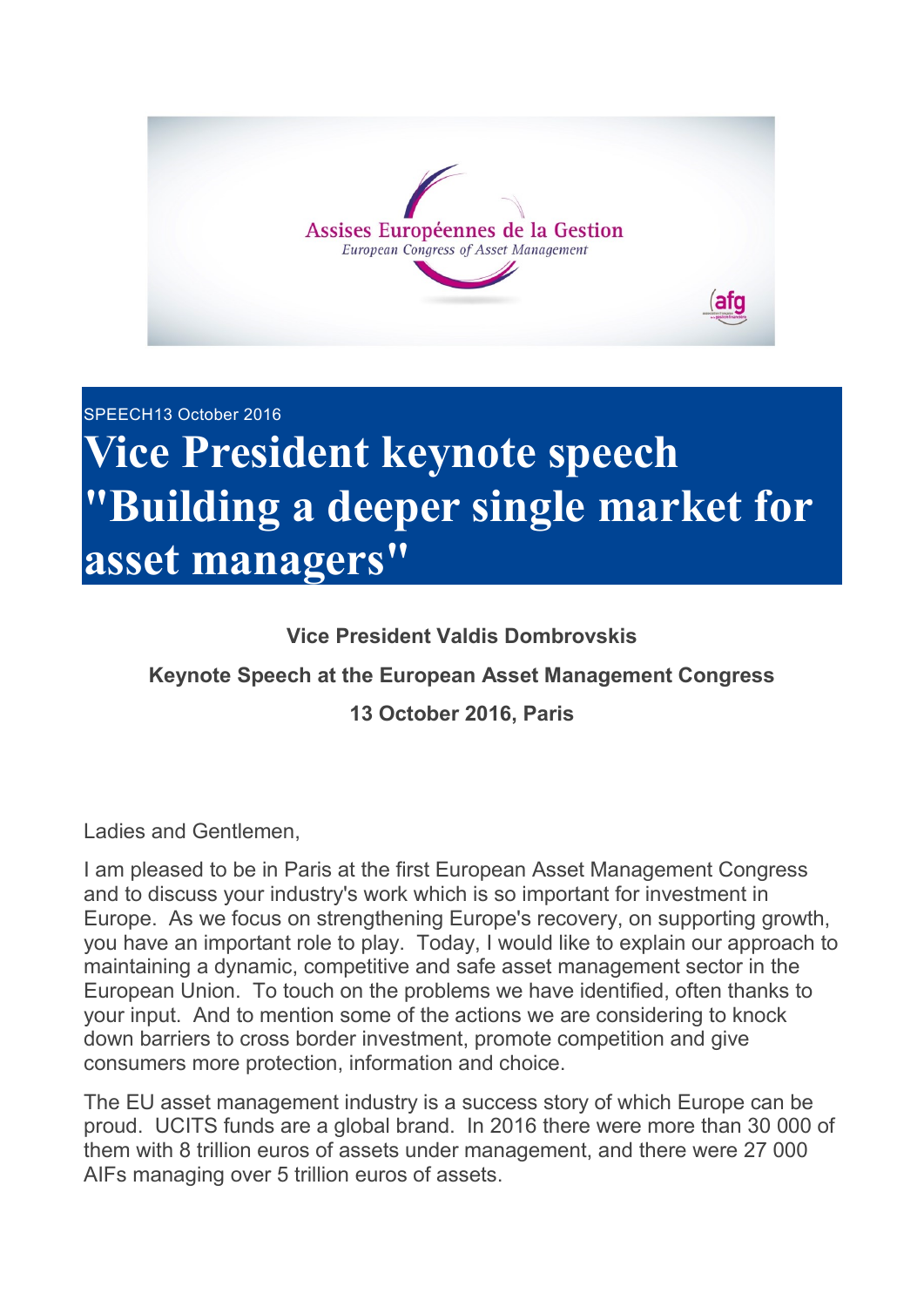France has made a particularly strong contribution. Home to over 11 000 funds and over 600 asset managers - four of which are ranked in the world's top 20 – it is a leading player. France was the first European country to authorise European Long Term Investment Funds (ELTIFs) to increase the capital available for longterm investment. And it moved fast to establish an attractive and competitive environment for Fintech.

Yet we believe there remains untapped potential for asset managers in the Single Market. Unleashing this potential is part of our work to build a Capital Markets Union. We want to knock down barriers to investment, ensure companies can sell into bigger markets, and enable consumers to find the products that are right for them wherever they are in the EU.

Only 40% of AIFs are marketed across borders. One third of UCITS marketed across borders are only sold in one other country. And another third is only sold to a maximum of four other countries. We might be missing out on the economies of scale from which our funds should benefit in the single market. While the average European mutual fund is valued at approximately 200 million euros, its counterparts in the US are almost seven times as large. This creates challenges for fund costs and returns.

This summer we launched a consultation to gather more detail on the barriers to a genuine single market. Your contributions will shape follow-up actions to improve the existing European passport regime for investment funds. The consultation closed on Sunday and we are now busy analysing your responses. We are considering all options - including making legislative changes to the AIFMD and UCITS legislation.

Let me say a bit more about some of the areas upon which we have sought your views.

Formal regulatory fees in each member state are a clear barrier. The fees and level of guidance vary considerably. There is no central register of where and to whom funds can be marketed. Finding out what fees are and how they should be paid takes longer and is more expensive than it should be. Different tax regimes and reporting requirements in 28 different formats complicate things further, as do antiquated administrative requirements. In this digital age, is it really necessary for UCITS managers who want to market their products abroad to appoint a paying agent to collect fees and be a point of contact?

Domestic marketing rules can be very different across European countries, especially for products aimed at retail investors. Even when the rules are similar, they are enforced in different ways and to different schedules. In spite of the EU marketing passport, an asset manager based in France who wants to market products across Europe has to comply with 27 other marketing regimes. This is time consuming and legal fees are expensive. Marketing materials often need to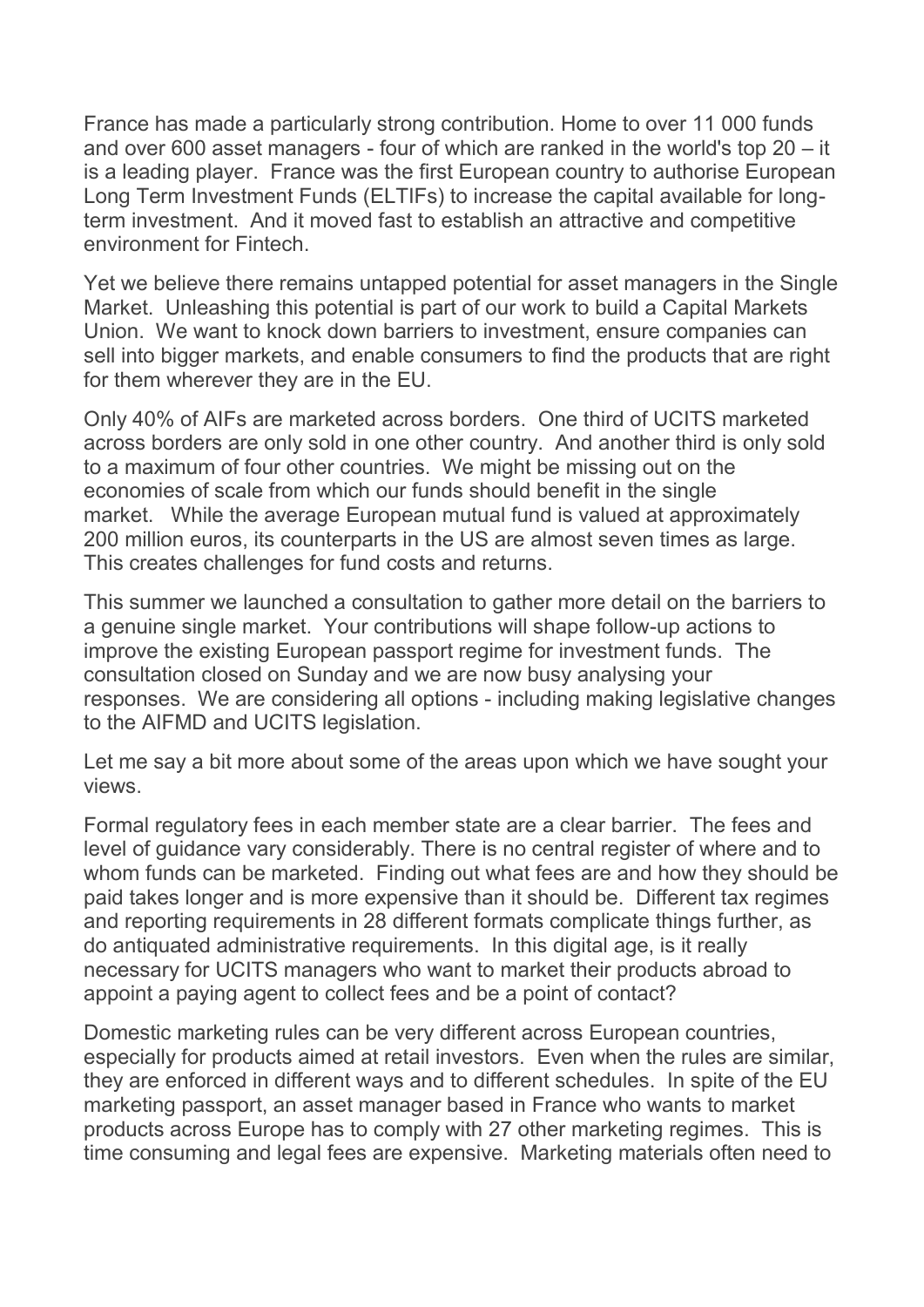be checked by national authorities, which can be an open ended lengthy process.

In these circumstances, we understand that managers respond by marketing their products in fewer countries. But it is suboptimal for businesses and for consumers in a single market, even if we must ensure consumers in local markets are adequately protected.

As part of the Capital Markets Unions, the European Commission is also working to strengthen Europe's venture capital markets to increase scale, diversity and choice. We are looking at how we can use public money to attract more private investment with a pan European Venture Capital Funds-of-Funds. And in July, we made a proposal to reform to the European Venture Capital and European Social Entrepreneurship funds. This would open them up to larger asset managers and broaden the range of eligible investments.

The proposal is now with national governments in the Council of Ministers and the European Parliament. The onus is on them to get this agreed by the end of the year, and help high potential businesses get the financing they need to grow and create jobs in Europe.

We want the Capital Markets Union to provide more options for people who want to save for their retirement. As a first step, we have launched a public consultation. We will use it to determine whether it is possible to create a competitive and simple cross border personal pension product. We will look carefully at the responses we received and set out how we move forward in this area. We are keeping all options open – including proposing new legislation

Across the board, the European Commission is committed to reviewing all existing financial services legislation to check it is working as intended and is as growth friendly as possible. Our work to improve the environment for asset managers will draw on our analysis of your responses to the Call for Evidence. We will publish a detailed assessment by the end of the year.

The main thrust of our overall analysis is clear. We need to consider adjustments to increase funding to the wider economy. We need to look at whether we can make legislation more proportionate. And see whether the compliance burden can be reduced for businesses. Let me say a little more about some of the areas relevant to the asset management industry.

The Call for Evidence highlighted an inconsistency between legislation governing UCITS and the European Markets Infrastructure Regulation (EMIR) when it comes to UCITS funds' exposure limits to investments in derivatives. UCITS legislation predates EMIR and does not make the distinction between derivatives which go through central clearing and those which do not. UCITS funds' investments in less risky cleared derivatives are unduly limited – which goes against EMIR's objectives. We also understand that not being able to use cash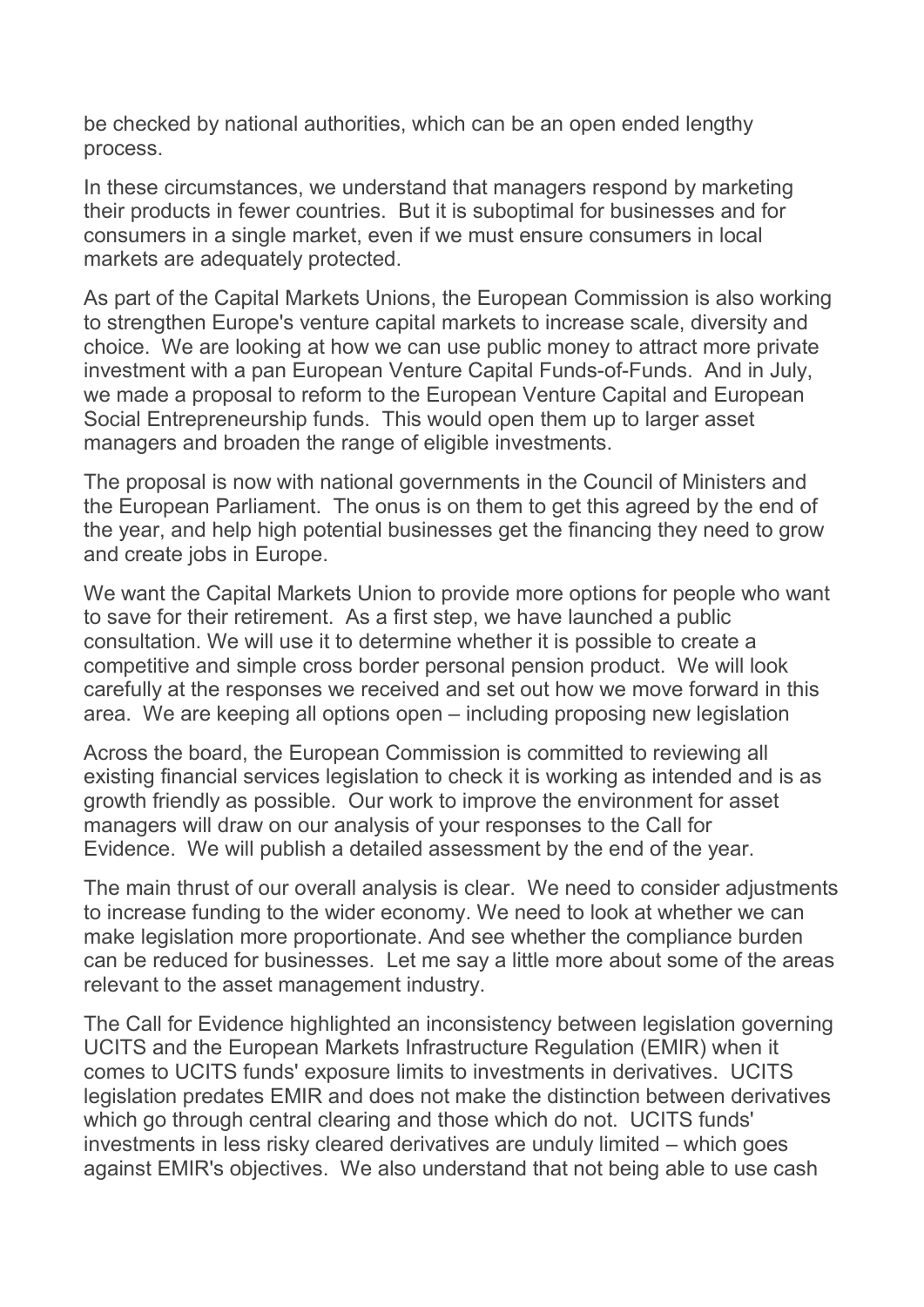proceeds from repo transactions to post margins for cleared derivative transactions is felt to be too rigid an approach. We have asked ESMA to look into these concerns further.

We are also looking very carefully at whether a more proportionate approach could be taken to rules governing remuneration for asset managers. At the moment, rules differ across EU legislation, under the CRR, UCITS, AIFMD and MiFID. This makes compliance difficult and the European Commission is committed trying to streamline requirements when we review the relevant legislation.

We want build on Commissioner Jourova's report and the European Banking Authority's analysis to take a more proportionate approach. As a first step, we plan to adjust the Capital Requirements Regulation and its sister directive in this area.

None of this makes us any less committed to completing gaps in our regulatory architecture. Money Market Funds is a good example of legislation we want to see adopted and we are hopeful an agreement can be reached by the end of the year.Our goal is to strike the balance between making MMFs more resilient while securing their role in financing Europe's economy.

Work continues to determine whether the European Union should allow fund managers from a number of countries outside the EU to operate here under AIFMD rules. We have now received comprehensive advice from ESMA and are giving it careful consideration. Before granting passports to fund managers in these countries we need to assess the entire set of criteria laid down in the AIFMD. In the meantime, a number of national private placement regimes remain open to third country managers and our feedback from operators is that these are working reasonably well.

The European Commission is also fully engaged in the work of the Financial Stability Board to identify structural vulnerabilities in the asset management sector that could pose a systemic risk. We are looking forward to this work being completed by the end of the year. But compared to other jurisdictions, European asset managers are already subject to very detailed regulatory requirements to mitigate systemic risk. This is the case for both UCITS and AIFs. If weaknesses remain we will work to address them. But we want to keep the regulatory burden to a minimum.

In recent years, much has been done to strengthen consumer protection. To increase transparency and give consumers the information and certainty they need to invest. Legislation on Packaged Retail and Insurance Based Investment products was part of this push. Its goal was to enable investors to compare products more easily through Key Information Documents, or KIDs. It would introduce common standards for presenting information for a wide range of investment products.